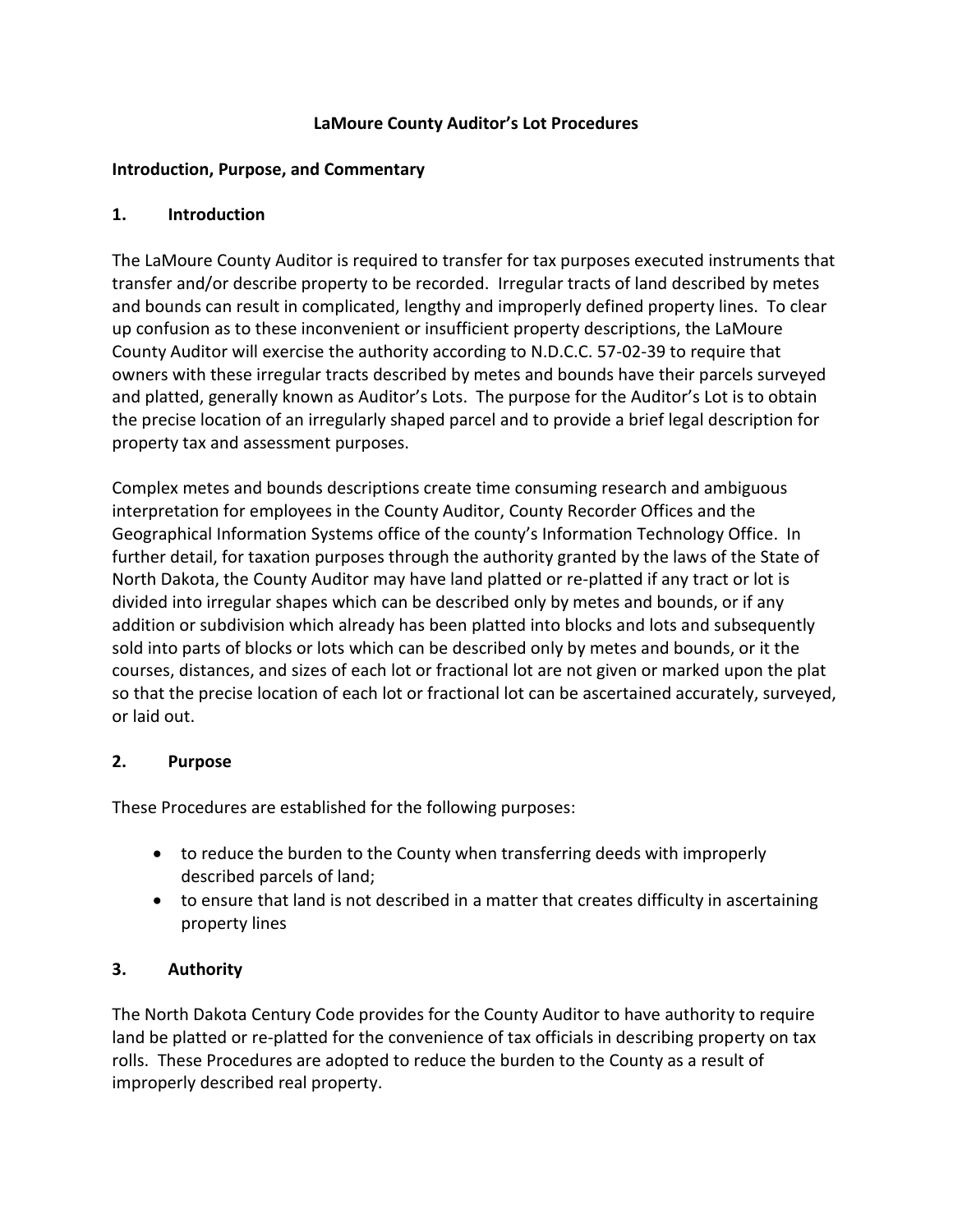Pursuant to Section 57-02-39 of the North Dakota Century Code, the County Auditor is granted the authority to require an Auditor's Lot. Further, the authority includes provisions to require approval by the City Engineer or County Surveyor if there is no City Engineer in an affected City.

# **4. Jurisdiction**

These Procedures shall apply to all property within the boundaries of LaMoure County, including those areas of incorporated city limits.

These Procedures shall in no way interfere with the provisions of Section 11-33.2 of the North Dakota Century Code granting the authority of the County to regulate the subdivision of land for sale or development in unincorporated land nor the provisions of Section 40-50.1 of the North Dakota Century Code granting incorporated cities the authority to regulate the subdivision of land for sale or development in their incorporated land and extraterritorial jurisdiction. An Auditor's Lot is not a substitution for a plat required for the development of subdivided land.

# **5. Enactment**

These Procedures will be in effect starting with recordings on and after January 1, 2019. All previously created metes and bounds descriptions will be valid until at which point a transfer is made for at which point that transfer may be subject to the provisions of these Procedures.

# **6. Compliance**

Under the provisions of Section 57-02-39 of the North Dakota Century Code, when the owner of such land fails to comply with these provisions, the cost of surveying, platting, and recording must be paid by the county, upon allowance by the Board of County Commissioners, and the amount thereof must be added to the taxes upon such tracts of lots the ensuring year. Such taxes, when collected, must be credited to the county general fund. The surveyor making such survey or plat is entitled to receive for services in making the same the compensation allowed by law for doing other county surveying or platting, and such fees become a legal charge upon such tracts of land.

# **7. Variance**

Where the County Auditor finds that meets and bounds descriptions are straightforward and unambiguous such as:

A division of a quarter section anchored in a corner of the quarter section with four corners of 90 degrees each.

A division of a lot or lots in a platted subdivision where the description is a simple portion of a lot or lots such as Lot 1 and the East 50 feet of Lot 2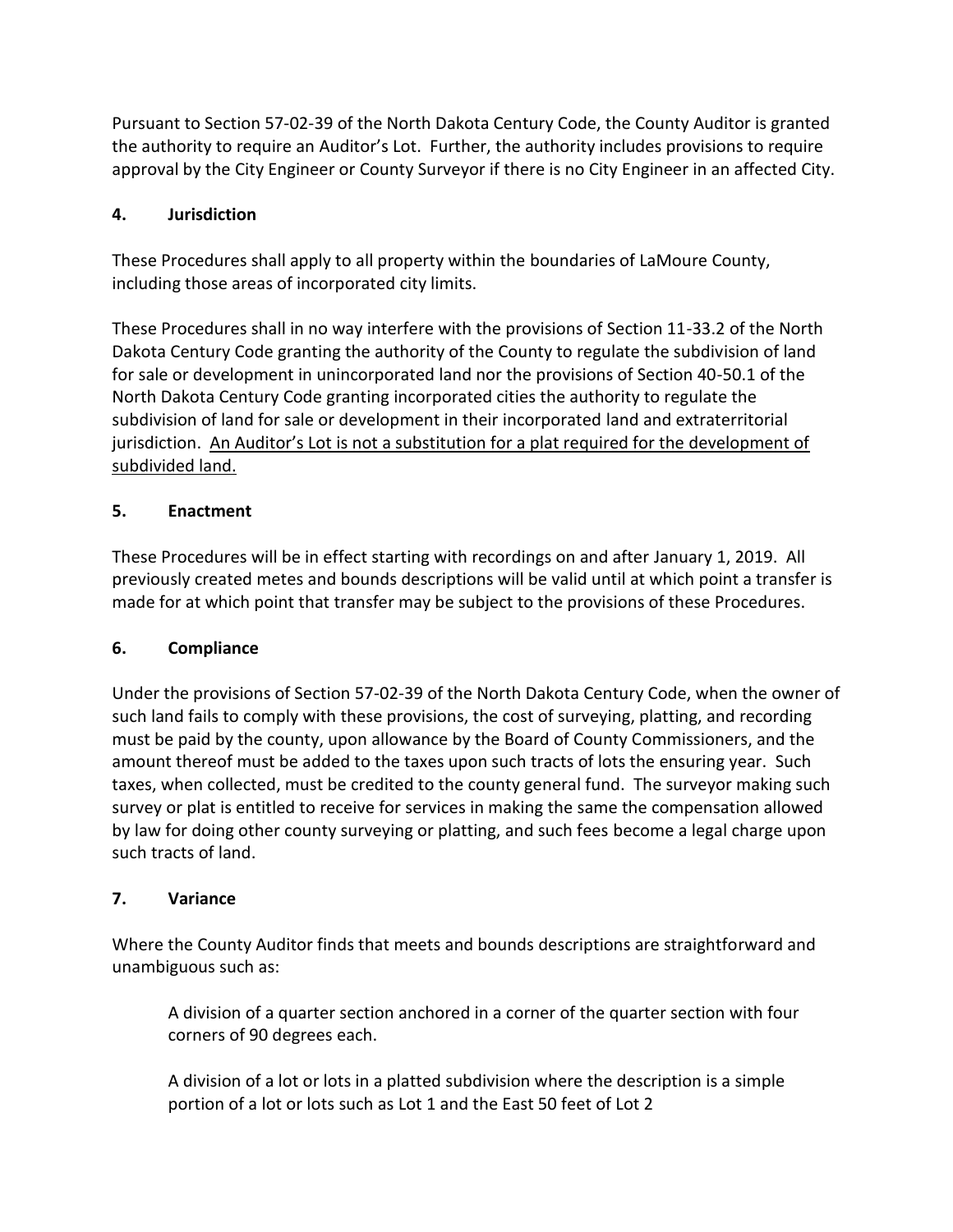the County Auditor may waive the requirements for an Auditor's Lot.

### **8. Procedures for Requirements of Auditor's Lot**

Upon evidence of an instrument which creates a split of property or which is a transfer of property previously split by metes and bounds, the County Auditor will review the situation and make a decision based upon the requirements of these Procedures for requirements of an Auditor's Lot.

### **8.1 County Auditor Initiated**

# **8.1.1 Owner Notified**

Upon the decision to require an Auditor's Lot, the County Auditor will notify the Owner of the parcel and request the owner have the legal description incorporated into an Auditor's Lot. At the time of the request the County Auditor will notify the owner that an Auditor's Lot is for the purpose of describing the lot for taxation purposes and does not take the place of platting the parcel under either county or city subdivision ordinances.

### **8.1.2 Timeline**

If the owner of a parcel, where an Auditor's Lot is required, does not initiate action to comply with the request within thirty days, the County Auditor will contract with a competent surveyor at his/her discretion to prepare an Auditor's Lot.

#### **8.1.3 Numbering of Lots**

Lots will be numbered according to the order in which they are recorded within the township, range, section, and quarter section. Numbers will be assigned by the County Recorder's office at the time the Auditor's Lot is recorded.

#### **8.1.4 County Surveyor**

In the absence of a County Surveyor, the County Auditor shall choose a competent surveyor at his/her discretion. The County Auditor may choose to contract with a competent firm on an annual basis if it is deemed to be more efficient to do so.

#### **8.1.5 Charging of Platting Services**

Under the provisions of Section 57-02-39 of the North Dakota Century Code, the cost of surveying, platting, and recording must be paid by the county, upon allowance by the Board of County Commissioners, and the amount thereof must be added to the taxes